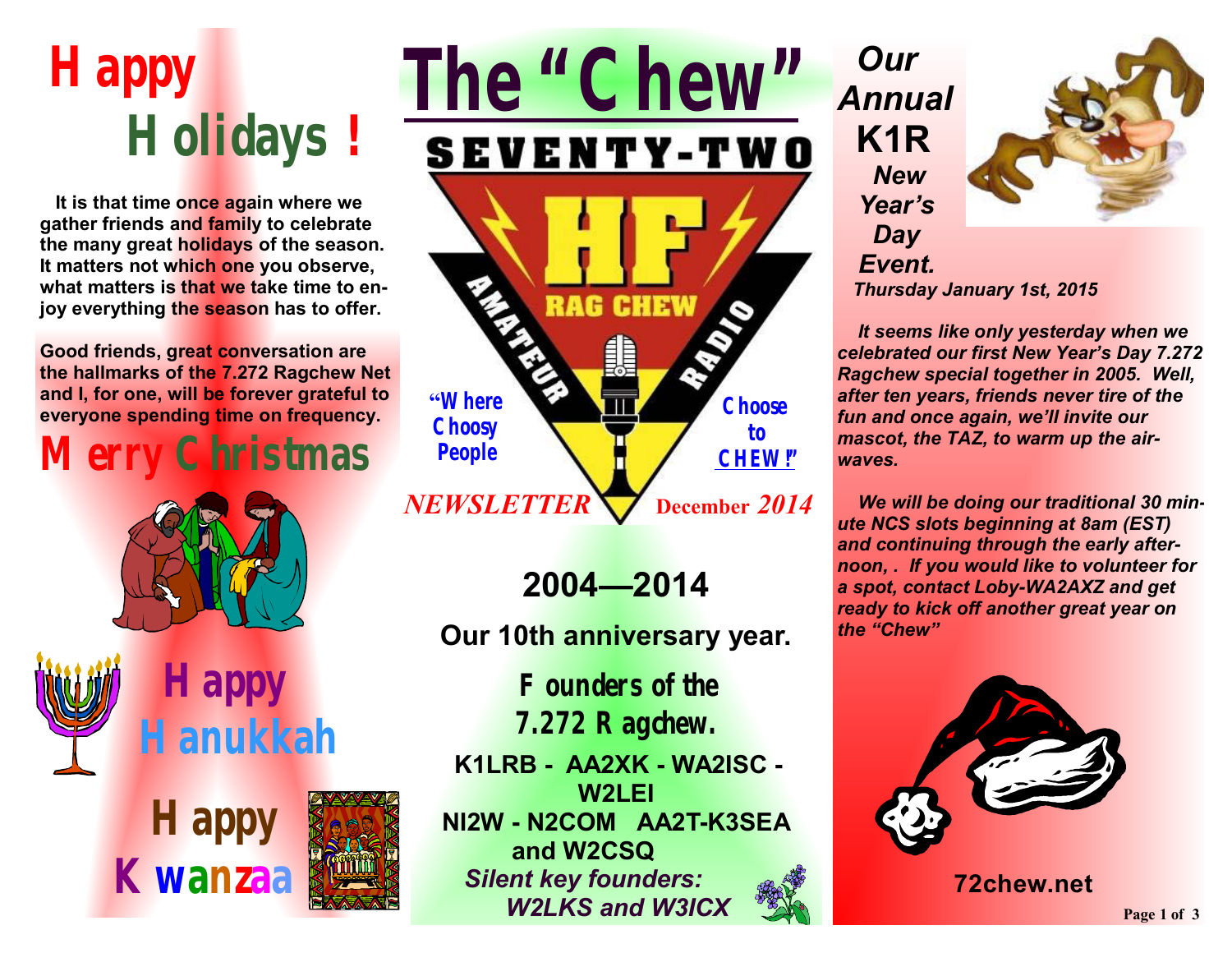# **For the Love of Lionel**

 **Many of us hams started our foray into electricity and electronics, getting our Lionel trains running. Every Christmas there was, no doubt, something in the way of steam engines or Santa Fe diesels rolling around under the lights of the tree. It was a rite of pas-**

**sage for every boy across America to read through the annual Lionel catalogs and drool over the train sets and accessories that were, for the most part out of reach. Today's children know not what they miss as they are busy tapping away at their iPads and other >>>** 

## **Outrageous car repair prices…** *1928*  **With thanks to Gene-KA8HNQ**

# **handheld devices, oblivious to any thing beyond their screens.**

 **If you are a child or a child at heart, nothing** 



**says Christmas more than trains rushing around, whistles blowing and barrels loading. So find those dusty old boxes. Clean off the tracks, oil the gears of the engines and get your children's and grandchil-**

**dren's hands dirty. The smile on everyone's faces will speak volumes !**

#### Dear Sirs

We're writing this letter to you today because we want to help you get your money out of your Model T.<br>It's still as good a car as it was the day the new Model A Ford was announced and

there's no need to sacrifice it. The Model T Ford is still used by there people than any other automobile.<br>Eight million are in active service right now and many of them can be driven one. two, three and five years and even longer.

Bring your car to us and let us look it over. You'll be surprised to see how little it costs to put it in tip-top shape.

New fenders, for instance, cost from \$3.50 to \$5.00 each, with a labor charge of \$1.00 to \$2.50. Tuning up the motor and replacing commutator case, brush and vibrator points costs only \$1.00, with a small charge for materi be installed and entergency brakes equalized for a labor charge of only \$1.25. A labor charge of \$4.00 to \$5.00 will cover the overhauling of the front axle, rebushing springs and spring perches, and straightening, aligning and adjusting wheels.

The labor charge for overhauling the average rear axle runs from \$5.75 to<br>\$7.00. Grinding valves and cleaning carbon can be done for \$8.00 to \$4.00.<br>A set of four new pistons and rings cost only \$7.00. For a labor charge o

to \$25.00 you can have your motor and transmission completely overhauled. Parts are extra.

> truly yours Bottineau, N. Dak. C. R. GLEASON CO.



### *You don't have to be Jewish to enjoy Mrs. Bloom's Sweet n' Sour Sauce!*



 **My friend, Kevin, had an old** 

**neighbor who survived the Nazi camps in WW-2. Mrs. Bloom has shared many a story and recipe from her family's history. Kevin, a good chef, took this recipe and made some wonderful dishes I'll share with you.** 

*Ingredients:* **1 large onion-chopped, 2 cloves of garlic-minced, 1 TBSP Five spice powder, 1/2 TSP dried thyme, 1 small jar of capers in brine, 3 or 4 small boxes of golden raisins, 1 cup apple cider vinegar, 6 or 7 cans (***14 oz***) regular/original style stewed tomatoes (***Del Monte or Hunts are best tasting***), Salt and Pepper to taste.** 

 **Sauté onion in a hint of olive oil until almost tender. Add garlic and cook gently for 5 minutes. Add raisins and capers and brine too, stir in well. Add tomatoes and break up large pieces with a fork. Add vinegar, five spice powder, thyme. Let simmer for 30 minutes and taste. After simmering, you can add some sugar to sweeten or additional vinegar to your taste. Add salt and pepper to your liking.** 

#### *What do we do with this sauce?*

 **Make your own stuffed cabbage and simmer it in this sauce. If you desire meat loaf, make your own basic loaf and pour this sauce over the meat and cook until done.** 

 **Kevin has taken thick pork chops with the** 

**bone, (***and this is the Jewish recipe?)* **fried them in a pan then simmered the chops in this sauce. I've tried all dishes and all I can say is MMMMMM!** 

 **So make this sauce, which freezes well, and try it out on your own dishes at home. As they say in Israel…** *Enjoy already!* 



 **72chew.net**